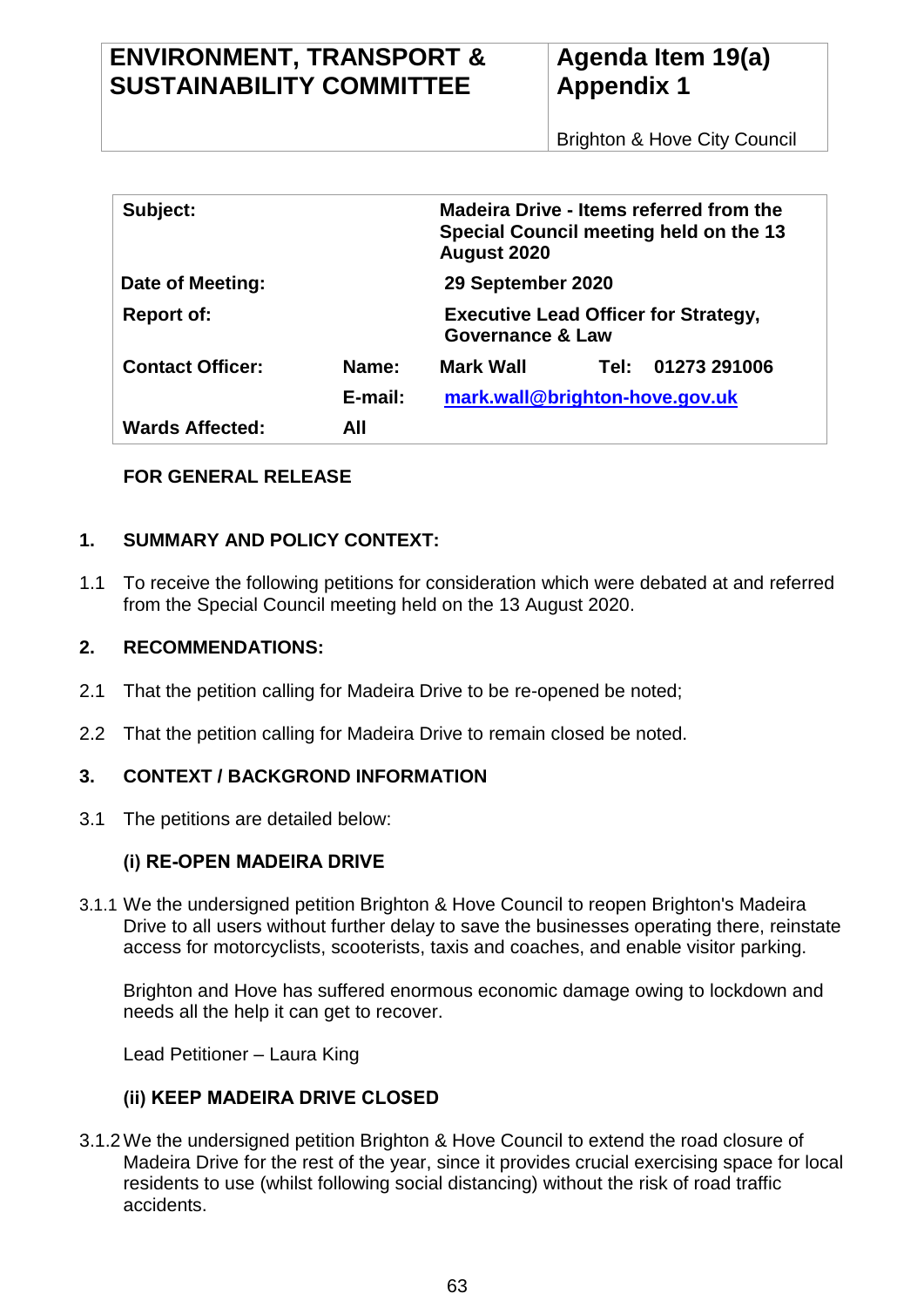Since its closure to road traffic in April due to COVID-19, Madeira Drive has provided lots of additional safe space for walking and exercise and is always busy. There is plenty of road parking on Marine Parade, which is always empty.

Lead Petitioner – Ian Ross

3.2 An extract from the minutes of the special council meeting held on the 13 August 2020 is detailed below setting out the petition and recommendations for the committee to consider:

### **SPECIAL COUNCIL**

#### **4.30pm 13 AUGUST 2020**

#### **VIRTUAL MEETING - SKYPE**

#### **MINUTES**

**Present**: Councillors Robins (Chair), Mears (Deputy Chair), Allcock, Appich, Atkinson, Bagaeen, Barnett, Brennan, Childs, Clare, Deane, Druitt, Evans, Fishleigh, Fowler, Gibson, Hamilton, Heley, Hill, Hills, Hugh-Jones, Janio, Knight, Lewry, Littman, Lloyd, Mac Cafferty, McNair, Miller, Moonan, Nemeth, Nield, O'Quinn, Osborne, Peltzer Dunn, Phillips, Pissaridou, Platts, Powell, Shanks, C Theobald, Wares, West, Wilkinson and Williams

### **PART ONE**

#### **32 PETITIONS FOR DEBATE.**

#### **(2) (i) RE-OPEN MADEIRA DRIVE (ii) KEEP MADEIRA DRIVE CLOSED**

- 32.1 The Mayor stated that where a petition secured 1,250 or more signatures it could be debated at the council meeting. He had been made aware of six such petitions and would take each in turn, although those relating to Madeira Drive and Old Shoreham Road would be taken in one debate as there were petitions in favour and against the proposals.
- 32.2 He noted that there were amendments to the cover reports' recommendations for the first petition, the second and third petitions which would be taken as part of the debate on the matter in question.
- 32.15 The Mayor then invited Ms. Laura King and Mr. Ollie Wilson to present the petition calling for Madeira Drive to be re-opened. However, due to technical difficulties Ms. King and Mr. Ross were unable to join the meeting and the Mayor therefore called on Mr. Ross to present the petition calling for Madeira Drive to remain closed.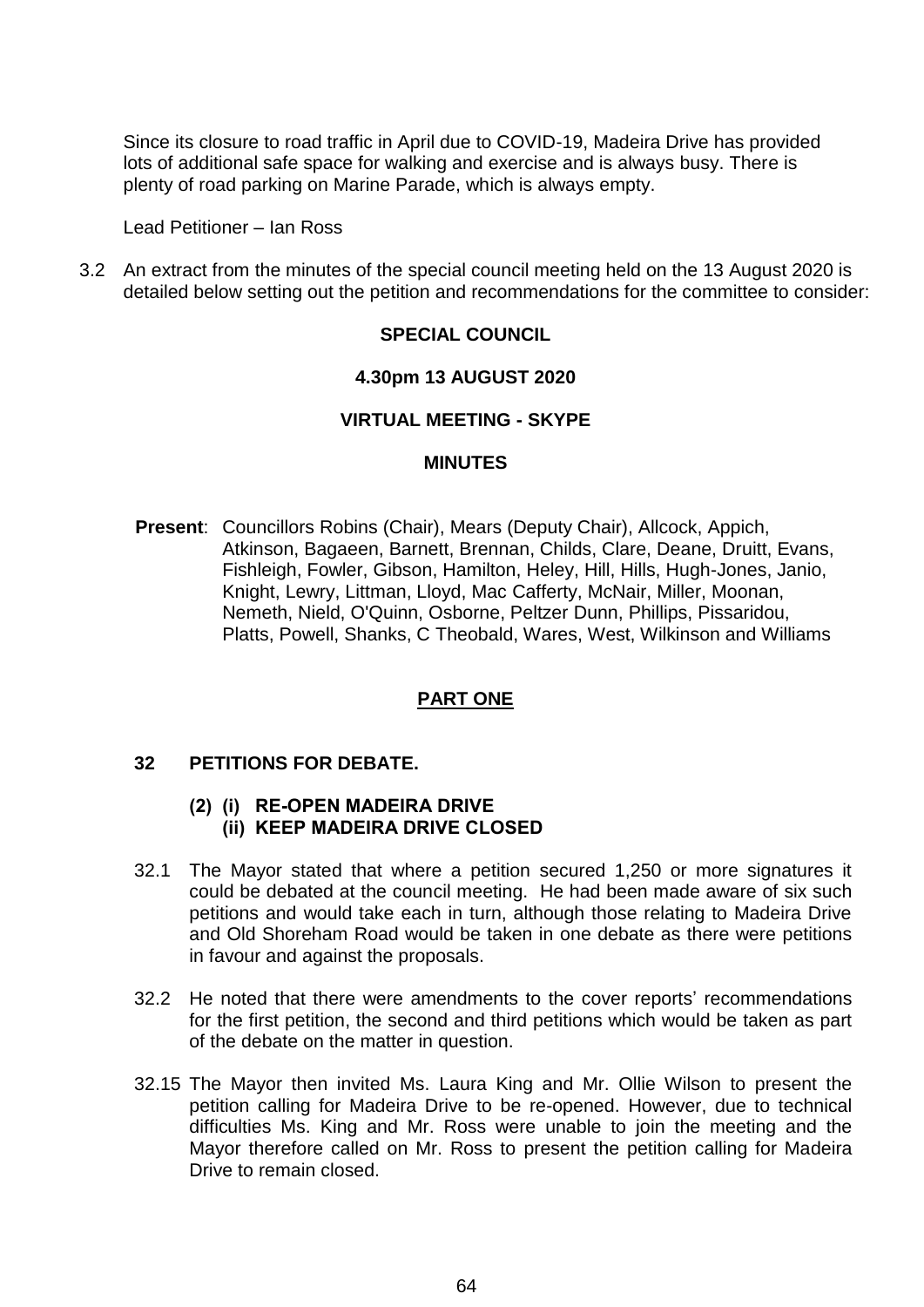- 32.16 Mr. Ross thanked the Mayor and noted that the petition had secured 2,884 signatures supporting the continued closure of Madeira Drive. He stated that Covid-19 was far from over and the closure of the road had enabled people to take exercise safely and helped to improve the environment. He recognised the need for disabled parking to be available at both ends of the Drive so that people with disabilities could also enjoy the benefit of the road closure. He believed that the closure would not prevent the use of the Drive for specific events in the city such as the Brighton Marathon or the veteran car race. He believed the council had the opportunity to take a bold decision and stop Madeira Drive from being a seafront car park and to look at the long-term future for the area and the city.
- 32.17 The Mayor thanked Mr. Ross and noted that Ms. King was still having technical difficulties and stated that he would adjourn the meeting for ten minutes to enable officers and Ms. King to try to resolve the problem. He then adjourned the meeting at 18.07pm.
- 32.18 The Mayor reconvened the meeting at 18.15pm and invited Ms. King and Mr. Wilson to present their petition.
- 32.19 Ms. King and Mr. Wilson thanked the Mayor and stated that the petition which had been signed by 9,748 people called on the Council to re-open Madeira Drive. They believed that the closure had been a temporary measure and that there was now a need to recognise that lockdown restrictions had been lifted and to give access back to the many motorists who used madeira Drive as well as enabling local businesses to re-open. The use of Madeira Drive for events such as the London to Brighton car run and filming of Quadrophenia brought visitors and tourists to the city and benefitted the economy. The continued closure would impact on people and prevent them from being able to gain access to the Pier etc. and be detrimental to the campaign to restore the Terraces. They therefore hoped that the council would see the need to re-open Madeira Drive and acknowledge the support for this request.
- 32.20 The Mayor thanked Ms. King and Mr. Wilson and invited Councillor West as Joint Chair of the Environment, Transport & Sustainability Committee to respond to the petitions.
- 32.21 Councillor West thanked the petitioners for presenting their petitions and acknowledged the strength and diversity of views held in regard to the matter. It does appear that a number of local people clearly support the continued closure of Madeira Drive, whilst others feel there is a need to open it to traffic to enable others to come into the city and enjoy the area. The intention is to review matter at the September Environment, Transport & Sustainability Committee and I note that adjustments have been made to enable parking at the far end. It will not be possible to undertake any further changes as there is a need for consultation and review which will need to be considered by the committee. In regard to the two amendments to be put forward, it will not be possible to support either of these given the required work that needs to be undertaken and time constraints. I will take a personal interest in the situation to ensure that all concerns can be considered, and any minor alterations put in place as necessary.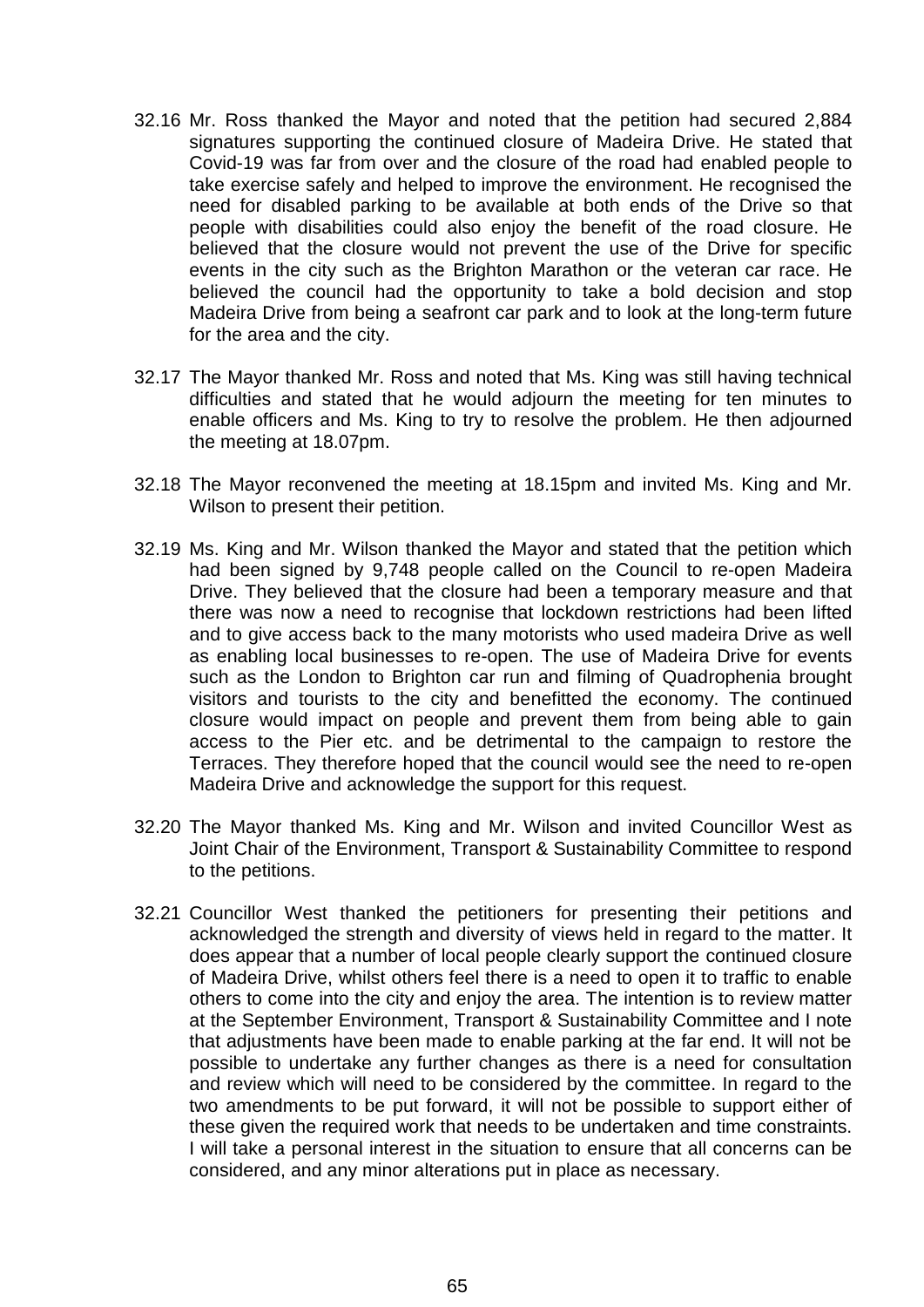- 32.22 Councillor Fishleigh moved an amendment as an Independent Member and referred to the Facebook page of the Blue Badge holders, BADGE who felt that their needs were not being addressed by the implementation of such changes in Madeira Drive and across the city. The closure of Madeira Drive meant that toilets were in accessible and permission had to be obtained from marshals. She also stated that a full environmental impact was required and should be completed as part of the report to the committee in September. There was also a need to fully quantify the environmental and traffic impact for the whole area to assist in a rational informed decision for Madeira Drive.
- 32.23 Councillor Janio formally seconded the amendment as an Independent Member and reserved his right to speak.
- 32.24 Councillor Wares moved an amendment on behalf of the Conservative Group and noted that a considered evidenced based decision would be required, and that the amendment sought to support local businesses ahead of the scheduled meeting in September. The council has taken decisions quickly and he believed that a report could be produced ahead of that meeting for an urgent committee as officers would already have been preparing information for the September meeting. It was possible to alter the traffic regulation order and it was possible to consider the petitions and a report on the 21<sup>st</sup> August if the Administration had the desire to do so.
- 32.25 Councillor Miller formally seconded the amendment and thanked the petitioners for their work. He noted that the closure of Madeira Drive had had some adverse impact for users and local business in Madeira Drive hence the importance to act as quickly as they had in determining the closure. He therefore urged all councillors to support the amendment.
- 32.26 Councillor Wilkinson thanked all the petitioners and commended the work of those involved in bringing them forward. He believed there was a need for the petitions to come to the ETS committee in September along with an officer report so that the committee Members could give full consideration to the issues. He noted that the Government had encouraged local authorities to take action and improve walking and cycling facilities and road layouts and there had already been a significant increase in the people cycling across the city and the country. There was a need to consider the impact of changes in terms of parking income road use, environmental improvements and people's health etc. and as such could not support the amendments that had been moved. He therefore looked forward to the petitions and the report being considered by the committee in due course.
- 32.27 The Mayor congratulated Councillor Wilkinson on his maiden speech on behalf of the council.
- 32.28 Councillor Janio stated that the decision to create temporary cycle lanes was not the answer and referred to the Dutch who he felt were the exemplar in relation to cycling. It has to be a shared experience and should not disadvantage any one group, and yet decisions were being taken without any real evidencedbased facts and such decision s should be stopped.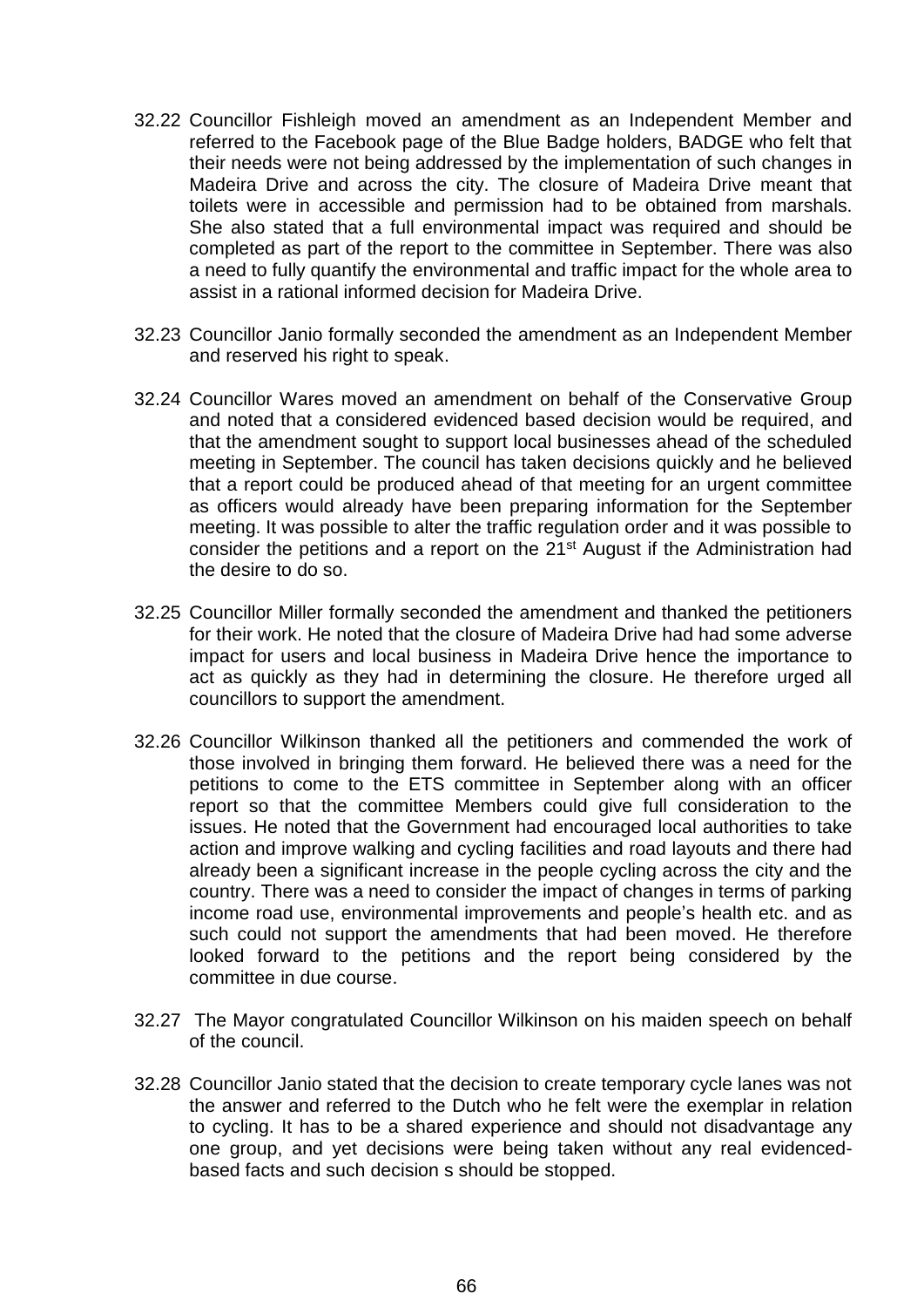- 32.29 Councillor Williams stated that there was a need to remember that the swift action that had been taken was in response to the pandemic and it was far from over. She also noted that a consultation exercise was being undertaken and the results should be considered by the committee.
- 32.30 Councillor Mac Cafferty stated that the Green Group would not support the amendments and that having become Leader of the Council only in the last few weeks he had already met with interested parties and would continue to meet with those organisations with an interest in helping to bring the city out of the current economic climate. He was acutely aware of the need to invest in the area and noted that a review of the transport plan was due to come to committee in September. An urgent decision had been taken in relation to the pandemic and there was a need to consult with all users and local businesses involved. There were clear differences of opinion on the use of Madeira Drive and there was now an opportunity to give full consideration to best options for the area and how improvements could be made for everyone's benefit. He hoped that the cross-party working group would continue with its work and that funding streams could be identified to support the necessary improvements and looked forward to progress reports coming to committee in due course.
- 32.31 The Mayor thanked the petitioners for joining the meeting and presenting their petitions and noted that both of the amendments had not been accepted and he would therefore need to put each in turn to the vote.
- 32.32 The Mayor then put the Conservative amendment to the vote and called on each of the Group Leaders to confirm their position as well as the Groups in turn and each of the Independent Members.

Councillor Mac Cafferty stated that the Green Group were against the amendment and this was confirmed by the Green Group Members;

Councillor Platts stated that the Labour Group were against the amendment and this was confirmed by the Labour Group Members;

Councillor Wares stated that the Conservative were in favour of the amendment and this was confirmed by the Conservative Group Members;

Councillor Brennan confirmed that she was voting against the amendment,

Councillor Fishleigh confirmed that she was voting for the amendment;

Councillor Janio confirmed that he was voting for the amendment;

Councillor Knight confirmed that she was voting against the amendment.

- 32.33 The Mayor confirmed that the amendment had been lost.
- 32.34 The Mayor then put the Independent amendment to the vote and called on each of he Group Leaders to confirm their position as well as the Groups in turn and each of the Independent Members.